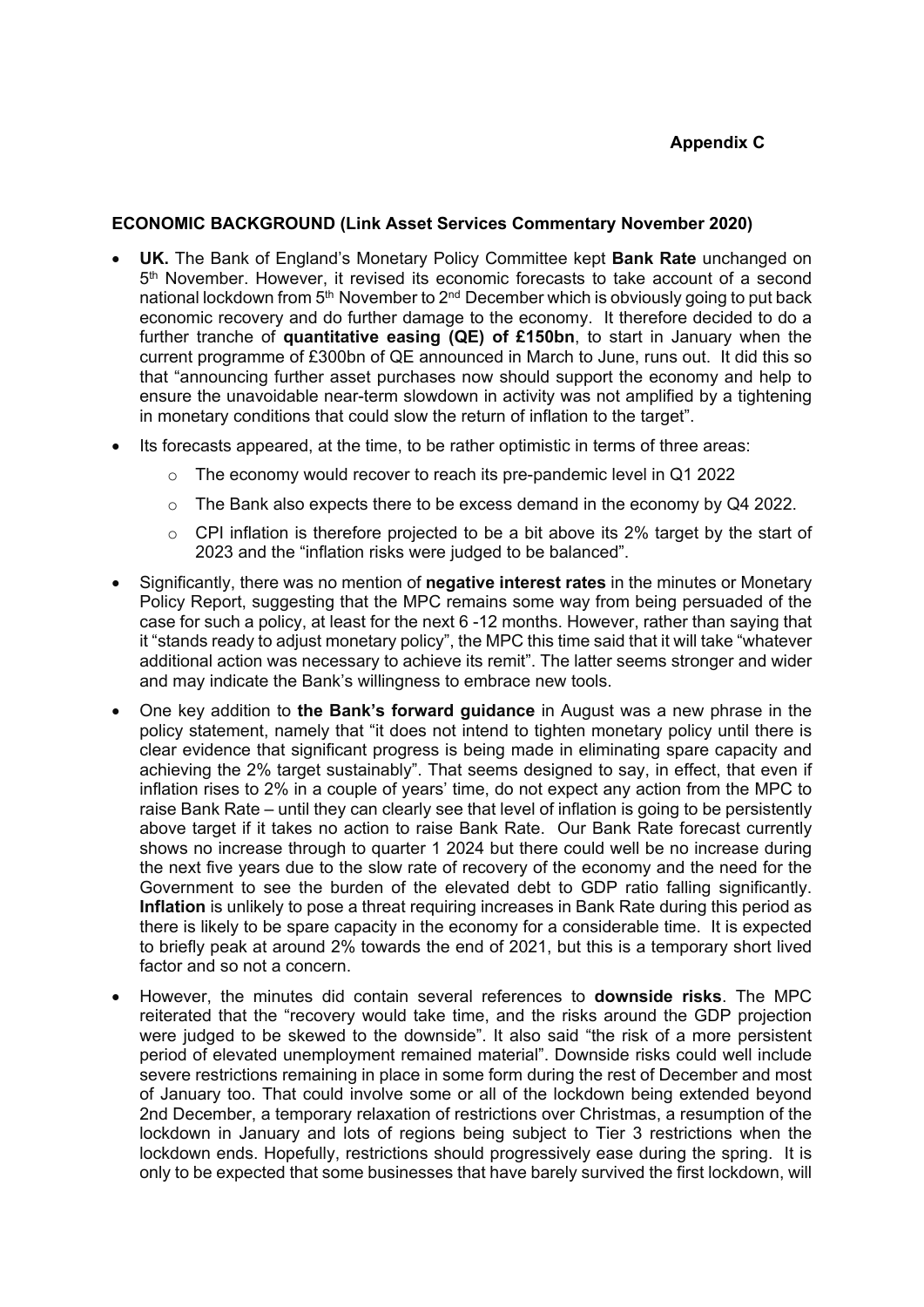fail to survive the second lockdown, especially those businesses that depend on a surge of business in the run up to Christmas each year. This will mean that there will be some level of further permanent loss of economic activity, although the extension of the furlough scheme to the end of 31<sup>st</sup> March will limit the degree of damage done.

- As for **upside risks**, we have been waiting expectantly for news that various **COVID19 vaccines** would be cleared as being safe and effective for administering to the general public. The Pfizer announcement on 9<sup>th</sup> November was very encouraging as its 90% effectiveness was much higher than the 50-60% rate of effectiveness of flu vaccines which might otherwise have been expected. However, their phase three trials are still only twothirds complete. More data needs to be collected to make sure there are no serious side effects. We don't know exactly how long immunity will last or whether it is effective across all age groups. The Pfizer vaccine specifically also has demanding cold storage requirements of minus 70C that might make it more difficult to roll out. However, the logistics of production and deployment can surely be worked out over the next few months.
- However, there has been even further encouraging news since then with another two vaccines announcing high success rates. Together, these three announcements have enormously boosted confidence that **life could largely return to normal during the second half of 2021**, with activity in the still-depressed sectors like restaurants, travel and hotels returning to their pre-pandemic levels, which would help to bring the unemployment rate down. With the household saving rate currently being exceptionally high, there is plenty of pent-up demand and purchasing power stored up for these services. A comprehensive roll-out of vaccines might take into late 2021 to fully complete; but if these vaccines prove to be highly effective, then there is a possibility that restrictions could begin to be eased, possibly in Q2 2021, once vulnerable people and front-line workers had been vaccinated. At that point, there would be less reason to fear that hospitals could become overwhelmed any more. Effective vaccines would radically improve the economic outlook once they have been widely administered; it may allow GDP to rise to its pre-virus level a year earlier than otherwise and mean that the unemployment rate peaks at 7% next year instead of 9%. But while this would reduce the need for more QE and/or negative interest rates, increases in Bank Rate would still remain some years away. There is also a potential question as to whether the relatively optimistic outlook of the Monetary Policy Report was swayed by making positive assumptions around effective vaccines being available soon. It should also be borne in mind that as effective vaccines will take time to administer, economic news could well get worse before it starts getting better.
- **Public borrowing** is now forecast by the Office for Budget Responsibility (the OBR) to reach £394bn in the current financial year, the highest ever peace time deficit and equivalent to 19% of GDP. In normal times, such an increase in total gilt issuance would lead to a rise in gilt yields, and so PWLB rates. However, the QE done by the Bank of England has depressed gilt yields to historic low levels, (as has similarly occurred with QE and debt issued in the US, the EU and Japan). This means that new UK debt being issued, and this is being done across the whole yield curve in all maturities, is locking in those historic low levels through until maturity. In addition, the UK has one of the longest average maturities for its entire debt portfolio, of any country in the world. Overall, this means that the total interest bill paid by the Government is manageable despite the huge increase in the total amount of debt. The OBR was also forecasting that the government will still be running a budget deficit of £102bn (3.9% of GDP) by 2025/26. However, initial impressions are that they have taken a pessimistic view of the impact that vaccines could make in the speed of economic recovery.
- Overall, **the pace of recovery** was not expected to be in the form of a rapid V shape, but a more elongated and prolonged one. The initial recovery was sharp but after a disappointing increase in GDP of only 2.1% in August, this left the economy still 9.2% smaller than in February; this suggested that the economic recovery was running out of steam after recovering 64% of its total fall during the crisis. The last three months of 2020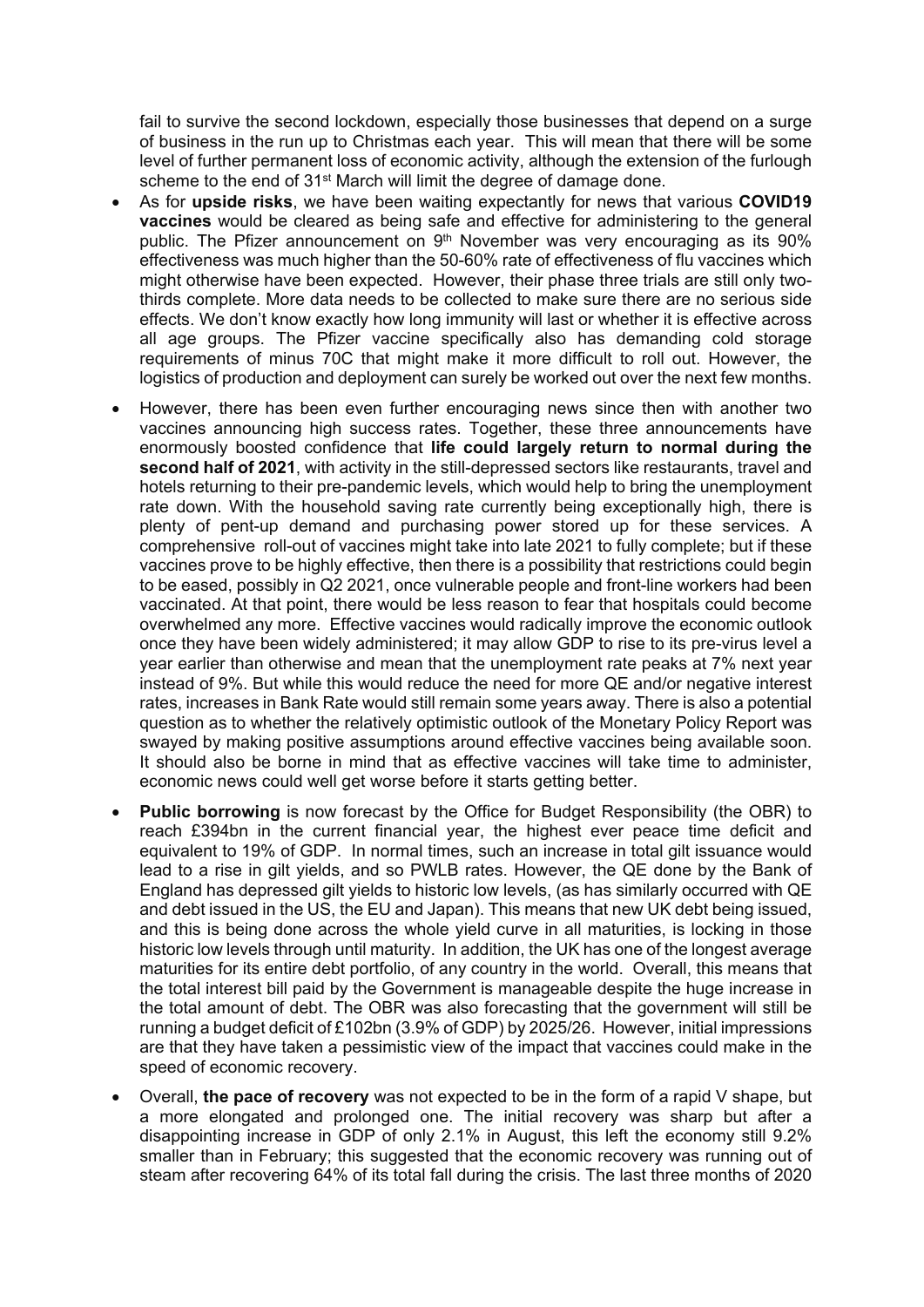were originally expected to show zero growth due to the impact of widespread local lockdowns, consumers probably remaining cautious in spending, and uncertainty over the outcome of the UK/EU trade negotiations concluding at the end of the year also being a headwind. However, the second national lockdown starting on 5<sup>th</sup> November for one month is expected to depress GDP by 8% in November while the rebound in December is likely to be muted and vulnerable to the previously mentioned downside risks. It was expected that the second national lockdown would push back recovery of GDP to pre pandemic levels by six months and into sometime during 2023. However, the graph below shows what Capital Economics forecast could happen if successful vaccines were widely administered in the UK in the first half of 2021; this would cause a much quicker recovery.



Level of real GDP  $(Q4 2019 = 100)$ 

- There will be some **painful longer term adjustments** as e.g. office space and travel by planes, trains and buses may not recover to their previous level of use for several years, or possibly ever, even if vaccines are fully successful in overcoming the current virus. There is also likely to be a reversal of globalisation as this crisis has exposed how vulnerable long-distance supply chains are. On the other hand, digital services are one area that has already seen huge growth.
- The **Financial Policy Committee** (FPC) report on 6<sup>th</sup> August revised down their expected credit losses for the banking sector to "somewhat less than £80bn". It stated that in its assessment "banks have buffers of capital more than sufficient to absorb the losses that are likely to arise under the MPC's central projection". The FPC stated that for real stress in the sector, the economic output would need to be twice as bad as the MPC's projection, with unemployment rising to above 15%.

**US.** The result of **the November elections** means that while the Democrats have gained the presidency and a majority in the House of Representatives, it looks as if the Republicans will retain their slim majority in the Senate. This means that the Democrats will not be able to do a massive fiscal stimulus, as they had been hoping to do after the elections, as they will have to get agreement from the Republicans. That would have resulted in another surge of debt issuance and could have put particular upward pressure on debt yields – which could then have also put upward pressure on gilt yields. On the other hand, equity prices leapt up on 9th November on the first news of a successful vaccine and have risen further during November as more vaccines announced successful results. This could cause a big shift in investor sentiment i.e. a swing to sell out of government debt to buy into equities which would normally be expected to cause debt prices to fall and yields to rise. However, the rise in yields has been quite muted so far and it is too early to say whether the Fed would feel it necessary to take action to suppress any further rise in debt yields. It is likely that the next two years, and possibly four years in the US, could be a political stalemate where neither party can do anything radical.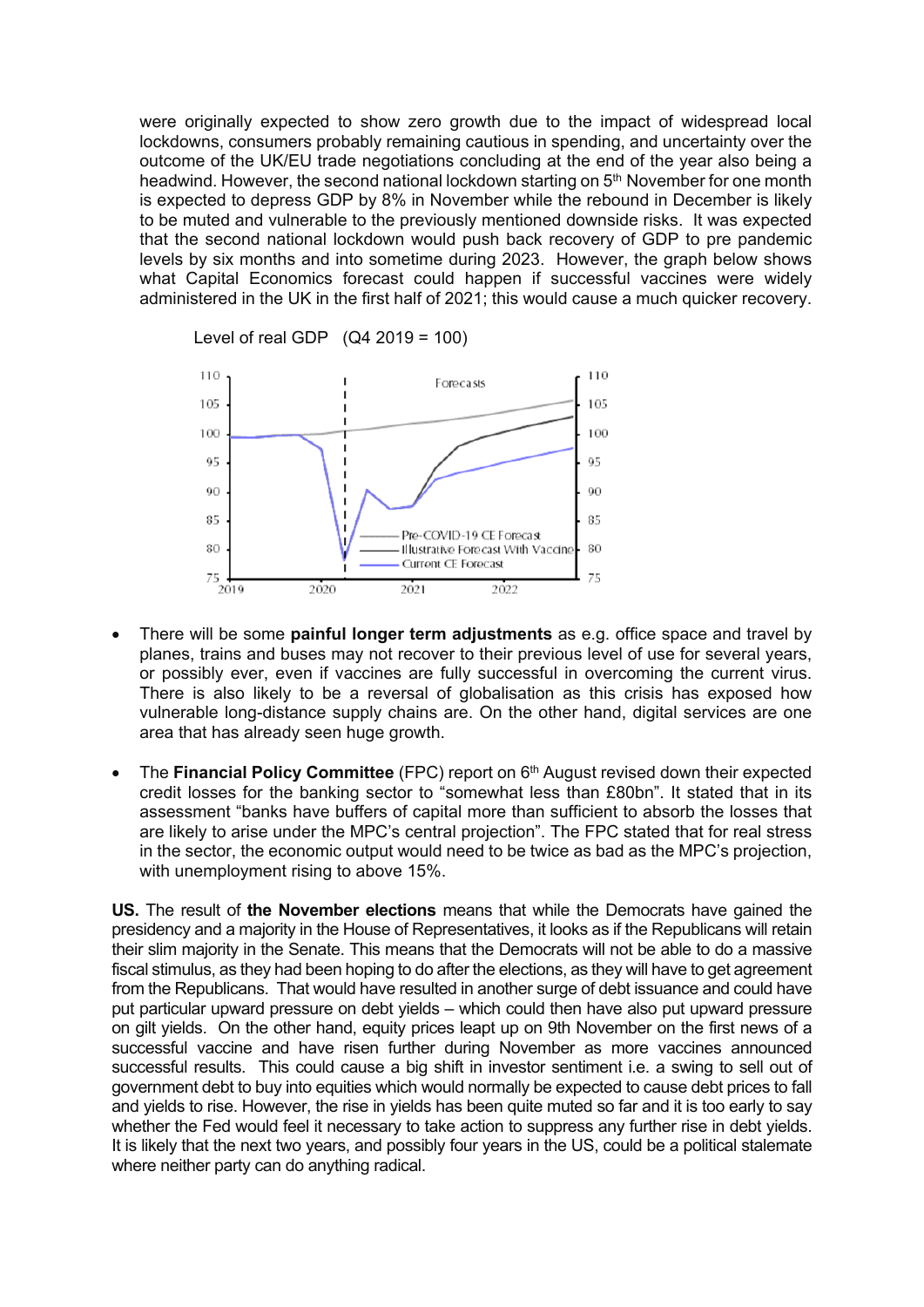The economy had been recovering quite strongly from its contraction in 2020 of 10.2% due to the **pandemic** with GDP only 3.5% below its pre-pandemic level and the unemployment rate dropping below 7%. However, the rise in new cases during quarter 4, to the highest level since mid-August, suggests that the US could be in the early stages of a third wave. While the first wave in March and April was concentrated in the Northeast, and the second wave in the South and West, the latest wave has been driven by a growing outbreak in the Midwest. The latest upturn poses a threat that the recovery in the economy could stall. This is **the single biggest downside risk** to the shorter term outlook – a more widespread and severe wave of infections over the winter months, which is compounded by the impact of the regular flu season and, as a consequence, threatens to overwhelm health care facilities. Under those circumstances, states might feel it necessary to return to more draconian lockdowns.





After Chair Jerome Powell unveiled the **Fed's adoption of a flexible average inflation target** in his Jackson Hole speech in late August, the mid-September meeting of the Fed agreed by a majority to a toned down version of the new inflation target in his speech - that *"it would likely be appropriate to maintain the current target range until labour market conditions were judged to be consistent with the Committee's assessments of maximum employment and inflation had risen to 2% and was on track to moderately exceed 2% for some time."* This change was aimed to provide more stimulus for economic growth and higher levels of employment and to avoid the danger of getting caught in a deflationary "trap" like Japan. It is to be noted that inflation has actually been under-shooting the 2% target significantly for most of the last decade, (and this year), so financial markets took note that higher levels of inflation are likely to be in the pipeline; long-term bond yields duly rose after the meeting. The Fed also called on Congress to end its political disagreement over providing more support for the unemployed as there is a limit to what monetary policy can do compared to more directed central government fiscal policy. The FOMC's updated economic and rate projections in mid-September showed that officials expect to leave the fed funds rate at near-zero until at least end-2023 and probably for another year or two beyond that. There is now some expectation that where the Fed has led in changing its inflation target, other major central banks will follow. The increase in tension over the last year between the US and China is likely to lead to a lack of momentum in progressing the initial positive moves to agree a phase one trade deal. The Fed's meeting on 5 November was unremarkable - but at a politically sensitive time around the elections.

**EU.** The economy was recovering well towards the end of Q2 and into Q3 after a sharp drop in GDP caused by the virus, (e.g. France 18.9%, Italy 17.6%). However, growth is likely to stagnate during Q4, and Q1 of 2021, as a second wave of the virus has affected many countries, and is likely to hit hardest those countries more dependent on tourism. The €750bn fiscal support package eventually agreed by the EU after prolonged disagreement between various countries, is unlikely to provide significant support, and quickly enough, to make an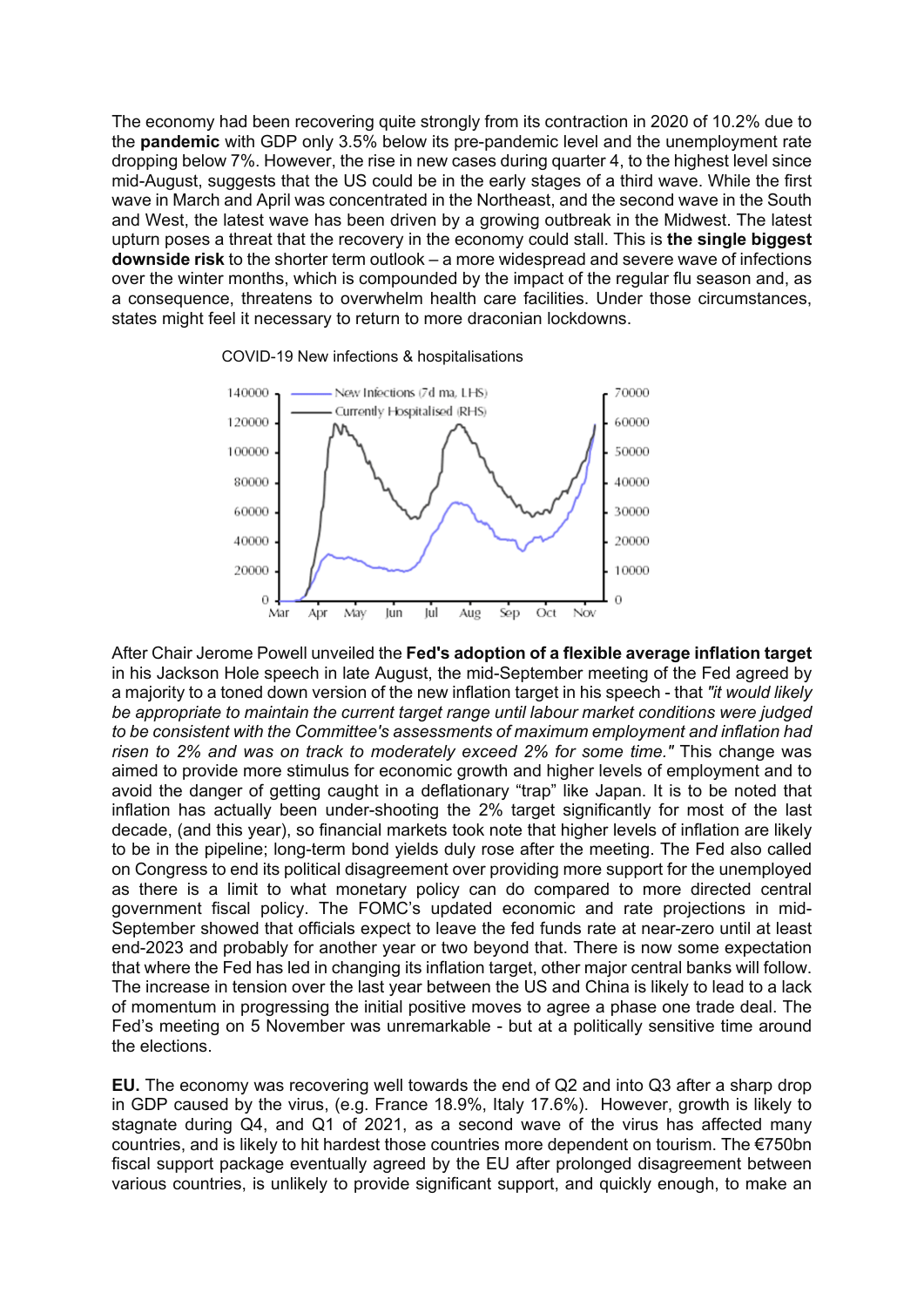appreciable difference in the worst affected countries. With inflation expected to be unlikely to get much above 1% over the next two years, the ECB has been struggling to get inflation up to its 2% target. It is currently unlikely that it will cut its central rate even further into negative territory from -0.5%, although the ECB has stated that it retains this as a possible tool to use. It is therefore expected that it will have to provide more monetary policy support through more quantitative easing purchases of bonds in the absence of sufficient fiscal support from governments. The current PEPP scheme of €1,350bn of QE which started in March 2020 is providing protection to the sovereign bond yields of weaker countries like Italy. There is therefore unlikely to be a euro crisis while the ECB is able to maintain this level of support. However, the PEPP scheme is regarded as being a temporary measure during this crisis so it may need to be increased once the first PEPP runs out during early 2021. It could also decide to focus on using the Asset Purchase Programme to make more monthly purchases, rather than the PEPP scheme, and it does have other monetary policy options.

**China.** After a concerted effort to get on top of the virus outbreak in Q1, economic recovery was strong in Q2 and then into Q3 and Q4; this has enabled China to recover all of the contraction in Q1. Policy makers have both quashed the virus and implemented a programme of monetary and fiscal support that has been particularly effective at stimulating short-term growth. At the same time, China's economy has benefited from the shift towards online spending by consumers in developed markets. These factors help to explain its comparative outperformance compared to western economies.

However, this was achieved by major central government funding of yet more infrastructure spending. After years of growth having been focused on this same area, any further spending in this area is likely to lead to increasingly weaker economic returns in the longer term. This could, therefore, lead to a further misallocation of resources which will weigh on growth in future years.

**Japan.** Japan's success in containing the virus without imposing draconian restrictions on activity should enable a faster return to pre-virus levels of output than in many major economies. While the second wave of the virus has been abating, the economy has been continuing to recover at a reasonable pace from its earlier total contraction of 8.5% in GDP. However, there now appears to be the early stages of the start of a third wave. It has also been struggling to get out of a deflation trap for many years and to stimulate consistent significant GDP growth and to get inflation up to its target of 2%, despite huge monetary and fiscal stimulus. There has also been little progress on fundamental reform of the economy. The change of Prime Minister is not expected to result in any significant change in economic policy.

**World growth.** While Latin America and India have, until recently, been hotspots for virus infections, infection rates have begun to stabilise. World growth will be in recession this year. Inflation is unlikely to be a problem for some years due to the creation of excess production capacity and depressed demand caused by the coronavirus crisis.

Until recent years, world growth has been boosted by increasing **globalisation** i.e. countries specialising in producing goods and commodities in which they have an economic advantage and which they then trade with the rest of the world. This has boosted worldwide productivity and growth, and, by lowering costs, has also depressed inflation. However, the rise of China as an economic superpower over the last thirty years, which now accounts for nearly 20% of total world GDP, has unbalanced the world economy. The Chinese government has targeted achieving major world positions in specific key sectors and products, especially high tech areas and production of rare earth minerals used in high tech products. It is achieving this by massive financial support, (i.e. subsidies), to state owned firms, government directions to other firms, technology theft, restrictions on market access by foreign firms and informal targets for the domestic market share of Chinese producers in the selected sectors. This is regarded as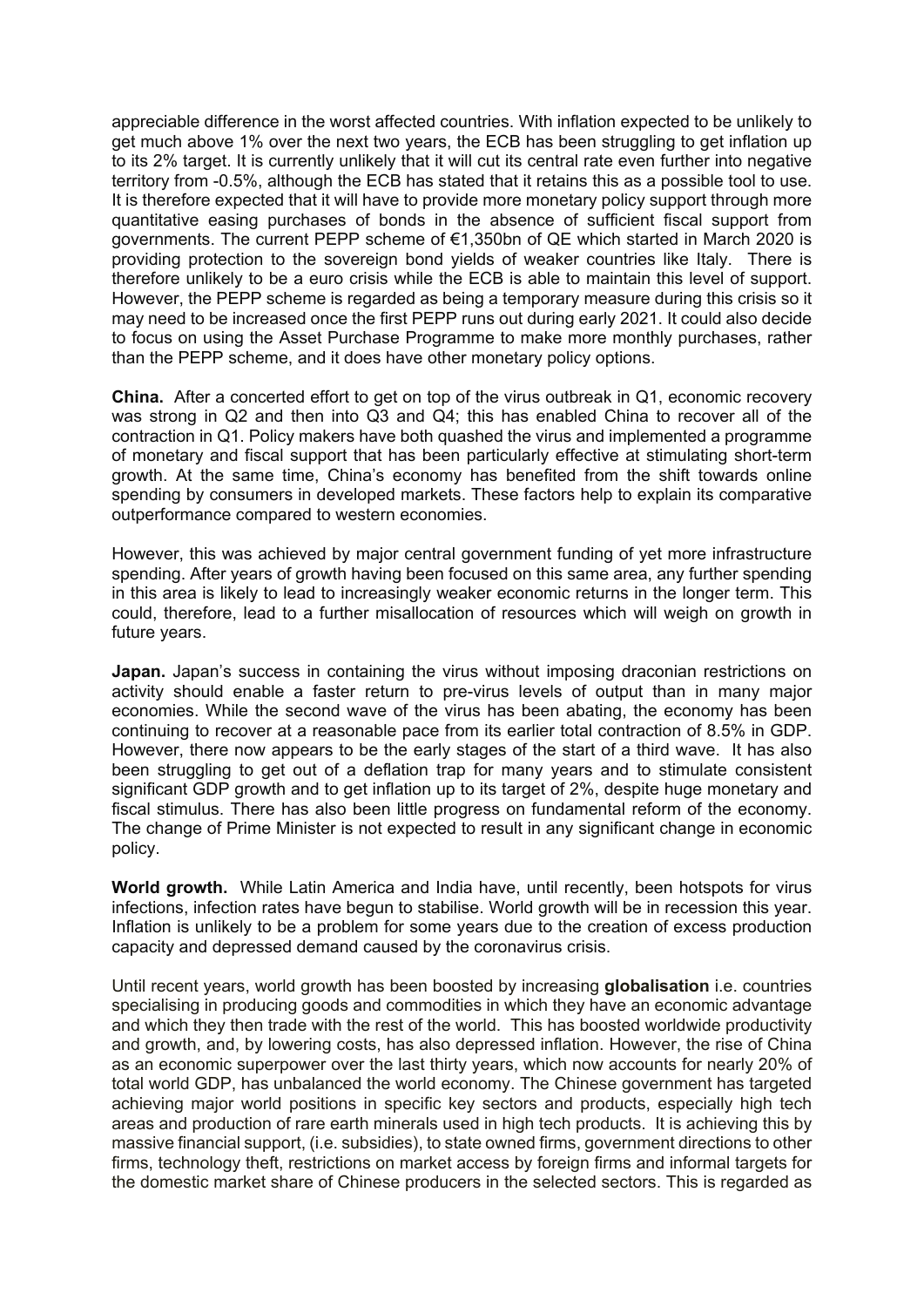being unfair competition that is putting western firms at an unfair disadvantage or even putting some out of business. It is also regarded with suspicion on the political front as China is an authoritarian country that is not averse to using economic and military power for political advantage. The current trade war between the US and China therefore needs to be seen against that backdrop. It is, therefore, likely that we are heading into a period where there will be a **reversal of world globalisation and a decoupling of western countries** from dependence on China to supply products. This is likely to produce a backdrop in the coming years of weak global growth and so weak inflation.

### **Summary**

**Central banks are, therefore, likely to come under more pressure to support growth by looser monetary policy measures and this is likely to result in more quantitative easing and keeping rates very low for longer. It will also put pressure on governments to provide more fiscal support for their economies.**

**If there is a huge surge in investor confidence as a result of successful vaccines which leads to a major switch out of government bonds into equities, which, in turn, causes government debt yields to rise, then there will be pressure on central banks to actively manage debt yields by further QE purchases of government debt; this would help to suppress the rise in debt yields and so keep the total interest bill on greatly expanded government debt portfolios within manageable parameters. It is also the main alternative to a programme of austerity.**

The graph below as at 10<sup>th</sup> November, shows how the 10 and 30 year gilt yields in the UK spiked up after the Pfizer vaccine announcement on the previous day, (though they have levelled off during late November at around the same elevated levels): -



### **INTEREST RATE FORECASTS**

**Brexit.** The interest rate forecasts provided by Link in paragraph 3.3 are predicated on an assumption of a reasonable agreement being reached on trade negotiations between the UK and the EU by 31.12.20. However, as the differences between a Brexit deal and a no deal are not as big as they once were, the economic costs of a no deal have diminished. The bigger risk is that relations between the UK and the EU deteriorate to such an extent that both sides start to unravel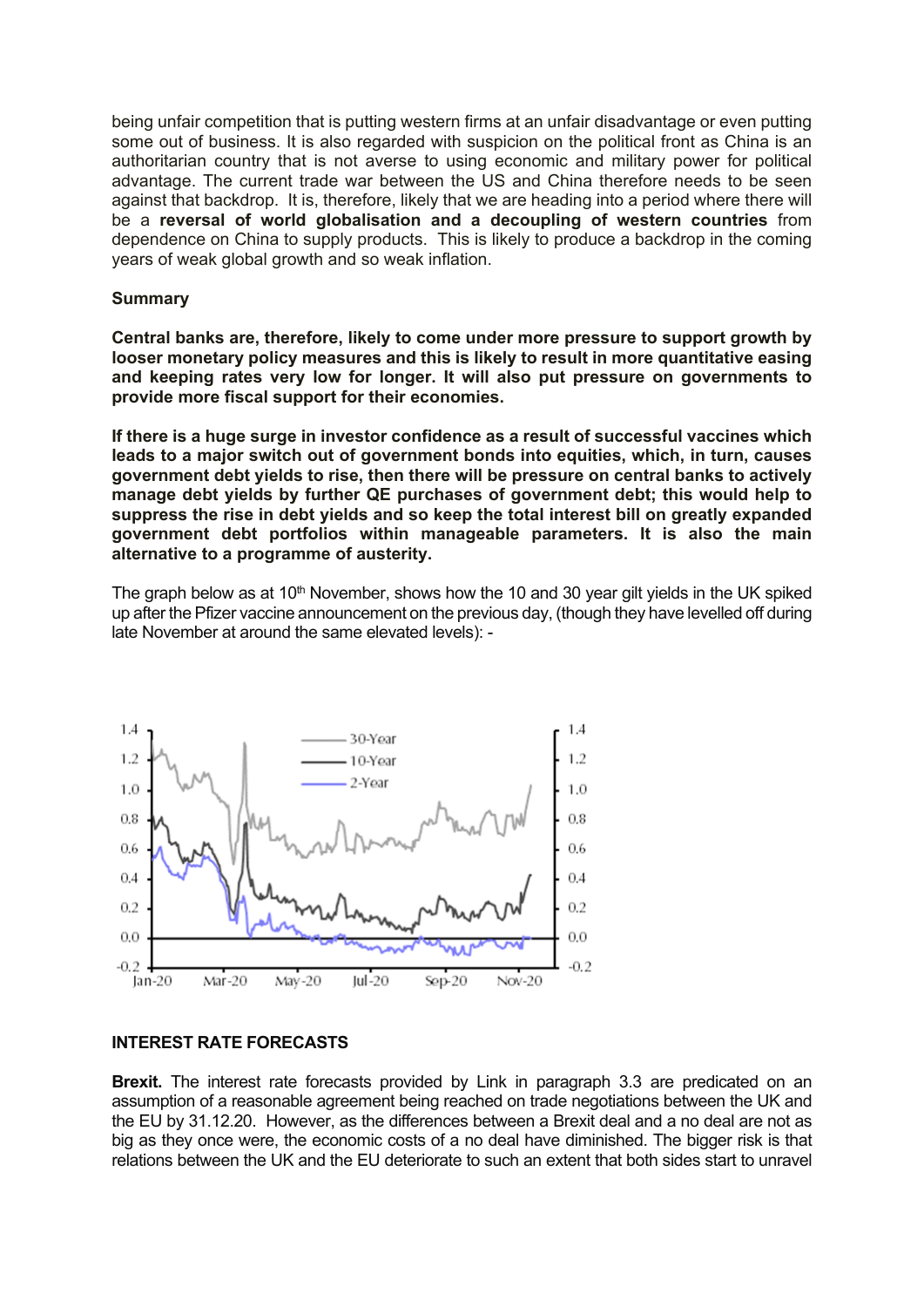the agreements already put in place. So what really matters now is not whether there is a deal or a no deal, but what type of no deal it could be.

The differences between a deal and a no deal were much greater immediately after the EU Referendum in June 2016, and also just before the original Brexit deadline of 29.3.19. That's partly because leaving the EU's Single Market and Customs Union makes this Brexit a relatively "hard" one. But it's mostly because a lot of arrangements have already been put in place. Indeed, since the Withdrawal Agreement laid down the terms of the break-up, both the UK and the EU have made substantial progress in granting financial services equivalence and the UK has replicated the bulk of the trade deals it had with non-EU countries via the EU. In a no deal in these circumstances (a "cooperative no deal"), GDP in 2021 as a whole may be only 1.0% lower than if there were a deal. In this situation, financial services equivalence would probably be granted during 2021 and, if necessary, the UK and the EU would probably rollover any temporary arrangements in the future.

The real risk is if the UK and the EU completely fall out. The UK could override part or all of the Withdrawal Agreement while the EU could respond by starting legal proceedings and few measures could be implemented to mitigate the disruption on 1.1.21. In such an "uncooperative no deal", GDP could be 2.5% lower in 2021 as a whole than if there was a deal. The acrimony would probably continue beyond 2021 too, which may lead to fewer agreements in the future and the expiry of any temporary measures.

Relative to the slump in GDP endured during the COVID crisis, any hit from a no deal would be small. But the pandemic does mean there is less scope for policy to respond. Even so, the Chancellor could loosen fiscal policy by about £10bn (0.5% of GDP) and target it at those sectors hit hardest. The Bank of England could also prop up demand, most likely through more gilt and corporate bond purchases rather than negative interest rates.

Brexit may reduce the economy's potential growth rate in the long run. However, much of that drag is now likely to be offset by an acceleration of productivity growth triggered by the digital revolution brought about by the COVID crisis.

So in summary there is not likely to be any change in Bank Rate in 20/21 – 21/22 due to **whatever outcome there is from the trade negotiations and while there will probably be some movement in gilt yields / PWLB rates after the deadline date, there will probably be minimal enduring impact beyond the initial reaction.**

#### **The balance of risks to the UK**

- The overall balance of risks to economic growth in the UK is probably now skewed to the upside, but is subject to major uncertainty due to the virus and how quickly successful vaccines may become available and widely administered to the population. It may also be affected by what, if any, deal the UK agrees as part of Brexit.
- There is relatively little UK domestic risk of increases or decreases in Bank Rate and significant changes in shorter term PWLB rates. The Bank of England has effectively ruled out the use of negative interest rates in the near term and increases in Bank Rate are likely to be some years away given the underlying economic expectations. However, it is always possible that safe haven flows, due to unexpected domestic developments and those in other major economies, could impact gilt yields, (and so PWLB rates), in the UK.

#### **Downside risks to current forecasts for UK gilt yields and PWLB rates currently include:**

- **UK** further national lockdowns or severe regional restrictions in major conurbations during 2021.
- **UK / EU trade negotiations** if they were to cause significant economic disruption and downturn in the rate of growth.